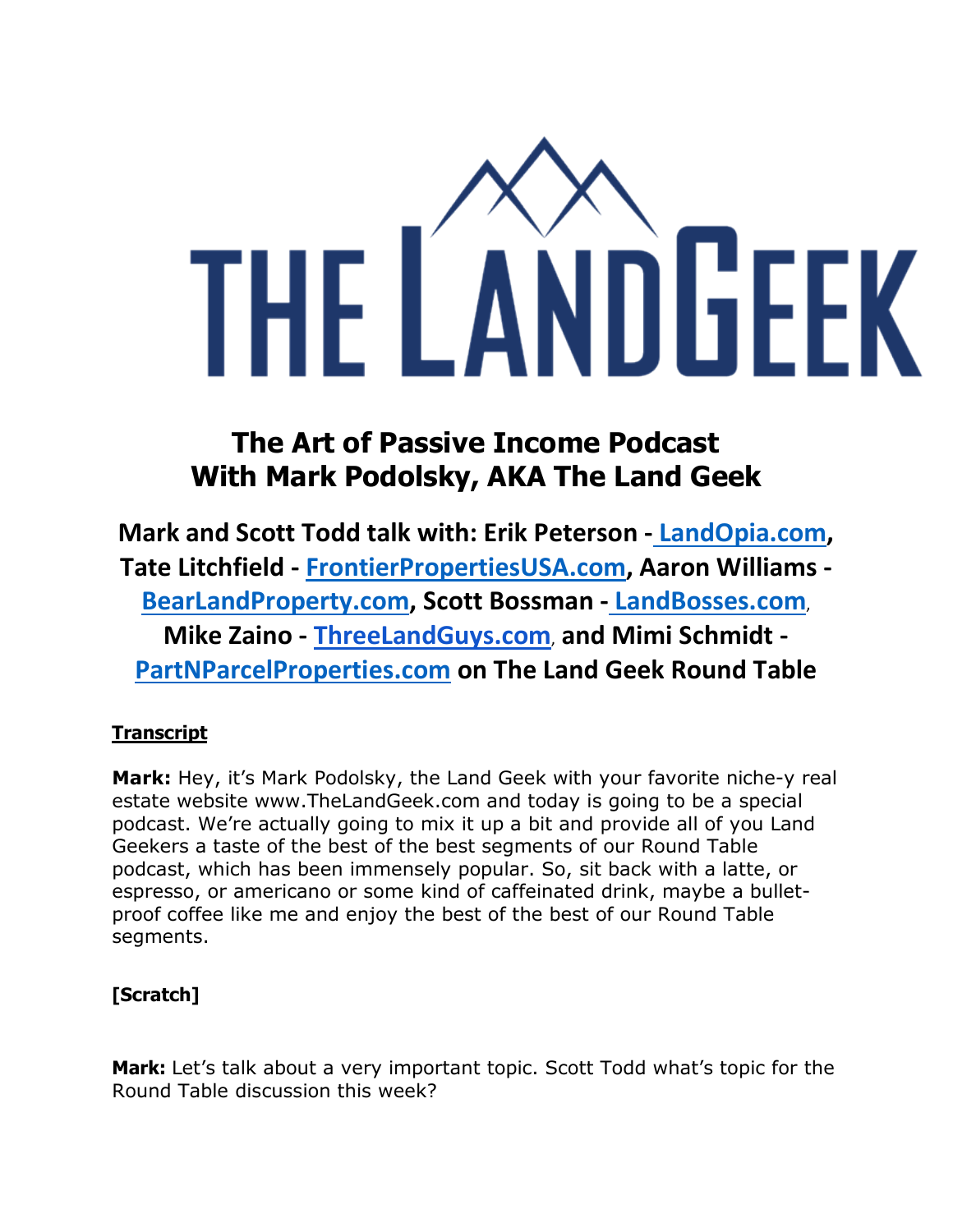**Scott:** Well, I'm just curious, you know, like let's say you're talking to somebody who wants to buy some land and you're talking to them and they want to buy let's say I don't know 15 acres from you and all that you have is five. Like do you try to match it up and try to find out a property for them, like buy at wholesale or something or do you just take their number so that you start mailing the 15 acre properties and try to find that match or what do you do? I mean we had an interesting sale I want to use to kind of motivate everybody but I'd love to know what kind of everybody's thought process on that would be and two part question let's say it's not just the county you're working in but let's say it's another county like you don't even do anything in the county. What would you do?

**Mark:** 'Bear Land' Aaron what are your thoughts?

**Aaron:** I used to kind of throw them away but since Land Modo I've started doing the thing where I'll look. When somebody contacts me if I don't have it I'll tell them, "Hey, I don't have one exactly like that right now, but some of my colleagues may have something that they'd be willing to sell me. Let me check it out." And I'll go through Land Modo and see if there's anything that we can maybe work with and contact the person if there's a wholesale price there or maybe if it's just right I might contact them anyway whether they listed it for a wholesale or not.

Now as far as in the county I'm working or not. I'd say like a lot of times if that probably happens it might be in the county I'm working in anyway because the advertisements but because I do advertise places that are not necessarily where I am working looking for people that are just buying I would definitely look in those areas. Now, the difference is if I find something I might be a little less inclined to go that route if it's somewhere like in another state that I'm not working but if it's somebody that I really have a lot of trust for then I would probably do it because I know that there due diligence is going to be super solid, I know that even if it fell apart and I got stuck with it that they're probably in a pretty good area that I could sell it if I had to or even wholesale that offer at a zero net which I've never done but would if I had to. So yeah definitely.

**Mark:** All right. 'Zen master' Mike Zaino what are your thoughts?

**Mike:** Well, since I know a lot of people on here or are going to listen to it are new I'm going to go with a conservative approach; I want to give a little perspective on one side just because I anticipate some of them. So because as you grow in this business your skill sets are going to grow right and your recognition of what a true buyer is going to grow. I acquaint this to years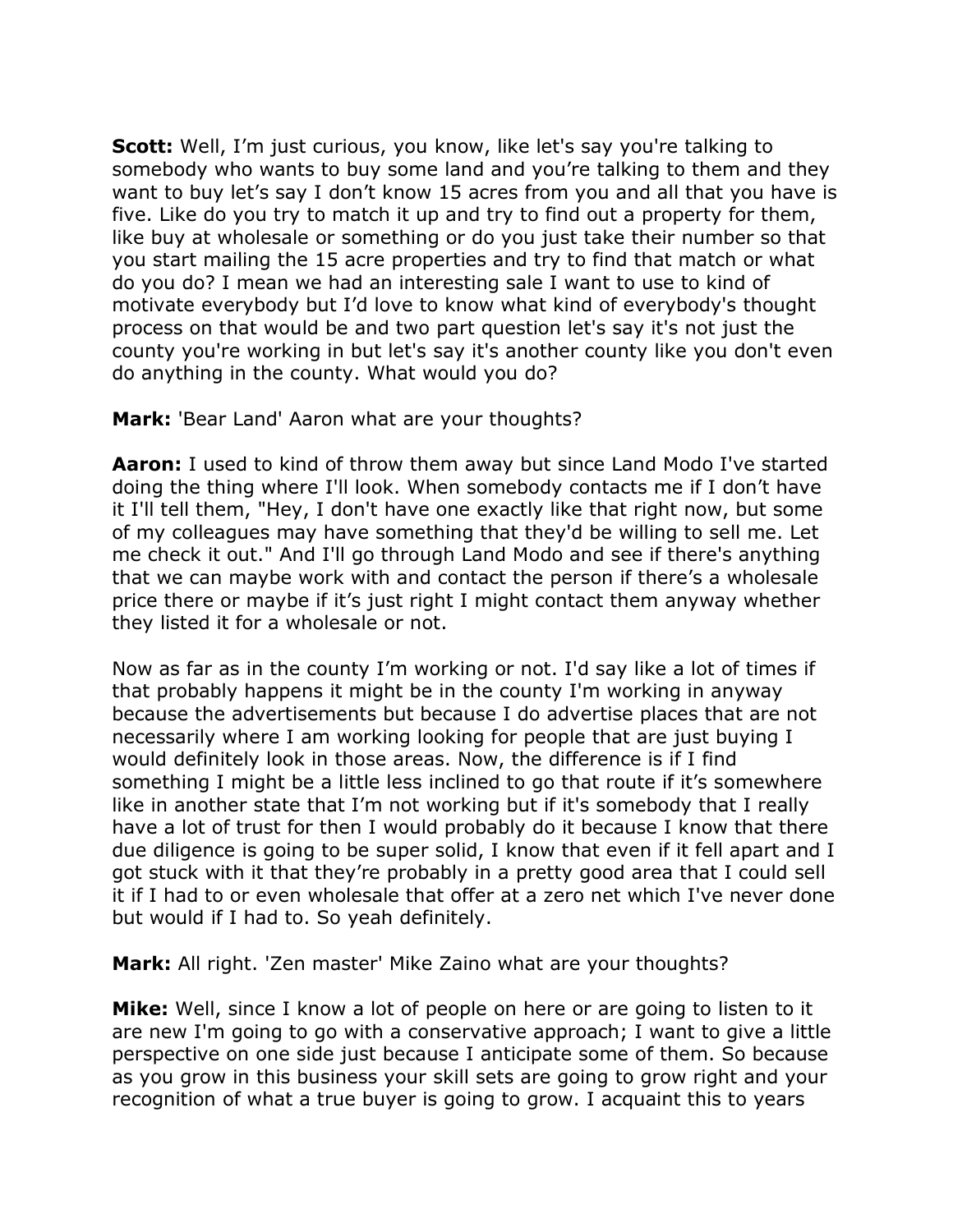ago, 30 years ago about I was trying my hand in auto sales, I was horrible right. So this guy came in and there was this Camaro and if you sold this Camaro you get the extra \$500 bonus I'm like and this guy wants to take the Camaro for a ride. We go out, he's be-boppin' around, we come back and he puts some ridiculous offer and the manager is like look over he goes, "That guy is here every week test driving that thing." I'm like he's not going to buy it; he just comes in and takes advantage of new sales guys.

So the point being if I'm not really good at this business or I'm not really new or I'm new and I'm still figuring it out I don't think that I would advise someone in the beginning to put a whole lot effort into someone saying, well geez, I'm working in Colorado and somebody wants something in Florida let me go get that for you because you go through a lot of work with no guaranteed sale and it's diverting from your focus, which should be in the primary beginning get your feet moving, get rolling and get those mailings consistently, stick to your area. Put that guy in your buyer's list right. So in a conservative approach I'm going to say if you're new to this business no. Just say, "Oh I get land all the time. How about I put you on buyers list? I'll keep you posted." But I wouldn't then go venture out in the beginning. I think you've got to stay highly focused.

**Mark:** Yeah, I think that's a great answer and it kind of reminds me that this podcast is sponsored by Flight School and if you want talk to the 'Zen master' Mike Zaino and get these kinds of really intelligent type of answers to your issues and strategy get on a call with Mike, get on a call with Scott. Just go to [TheLandGeek.com/Training](https://www.thelandgeek.com/Training) and do that or go to [TheLandGeek.com/FreeCoaching](https://thelandgeek.as.me/landgeekcoach) and schedule a call.

All right, moving on to 'The Technician' Erik Peterson what are your thoughts?

**Erik:** So from time to time I will get people that are asking for land that I don't currently have, more often than not it's going to be in an area that I've worked in before or that I'm currently working in. So when that happens I am more likely to go out and see if I can source something. However, you know, at the same time that I'm kind of deciding whether or not it's worthwhile I'm trying to assess that particular potential buyer to see if they are really serious. Because I mean so often we talk to buyers that are they're not happy with whatever option you might have and they just start throwing out things you know well I want this or I want that. So I guess you know if you have a good feeling about that buyer and you feel like they are going to stand behind what they're looking for and it's worth your while then it makes sense to go out and look and see if you can find something wholesale. I've certainly done it.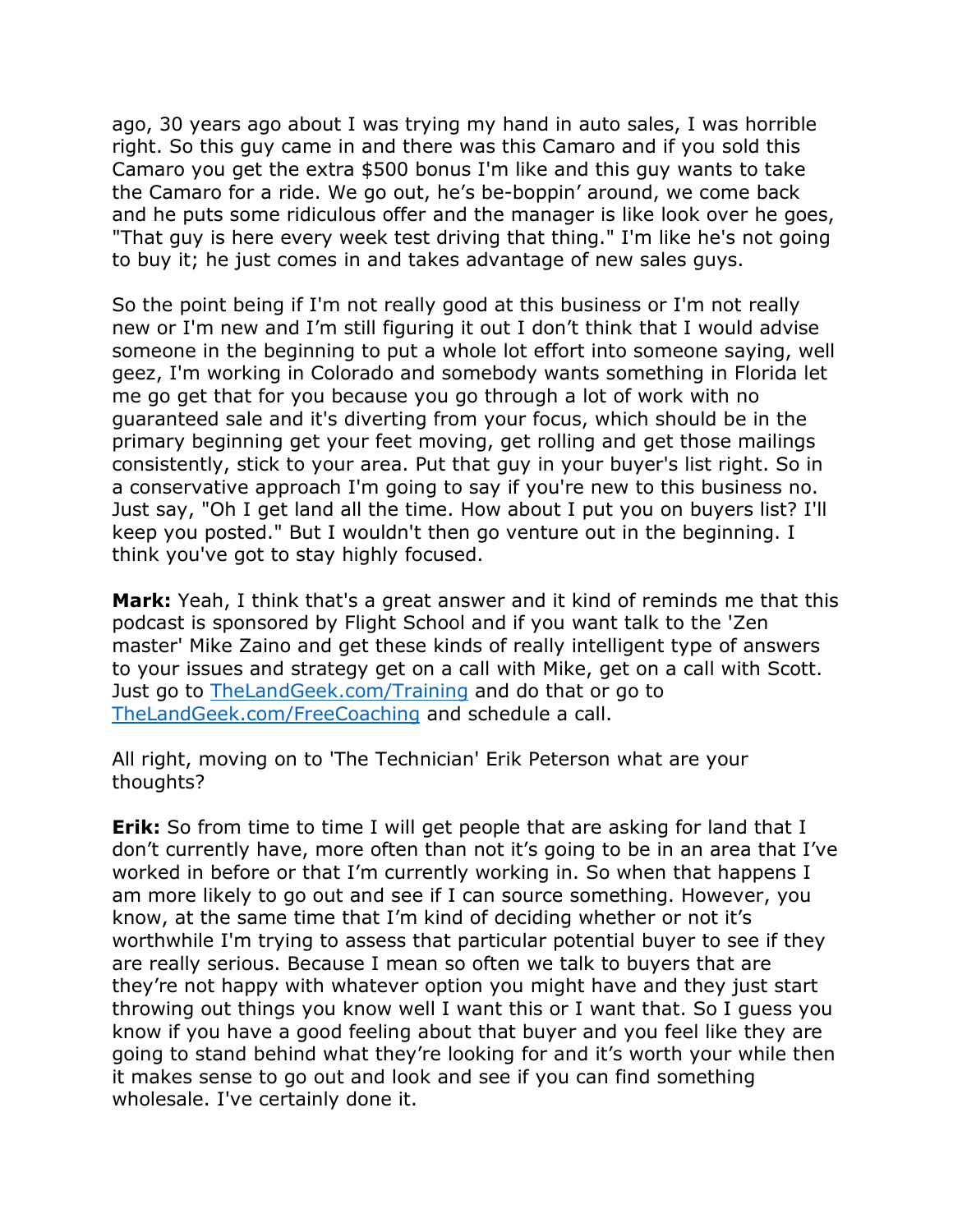My fear when you go outside of the areas you typically work in is that if you execute that transaction and that buyer actually locks up the property and you've purchased it. If they default the issue is that that's not on an area that you typically market in, so you're going to be left with that property and kind of starting from scratch. So when you first sold it, it made sense because it was an easy sale but if that buyer falls off and stops making payments and let's say you work in Colorado normally and this property is in California that's a big difference in market and going out there and finding a new buyer on that property is not going to be super easy. It's not like you can just start using all your Colorado accounts or what have you or your buyers list for Colorado, etc. Not to say it can't be done but just be aware of that going into it if you decide to kind of go outside your standard area.

**Mark:** All right, I love it. 'Terrorist Hunter' Mimi Schmidt what are your thoughts?

**Mimi:** They're exactly right it's not a black or white, yes or no question there's a lot more to it. Stay focused. Like I had a request last week for a property in area Firestone, Colorado between Denver and Boulder. Yep, too expensive, not anywhere near I'm ever going to do. So I had to invite him via my buyers list if he would having something good, otherwise no. But if it's in an area that you know and it's an area on Land Modo and you have somebody else with the property there then maybe you can make it work.

I even did this once for a guy bought a property from me in Costilla, owned it for a couple of months and said yeah I'd rather be up in Park. So I found him one, tripled the amount of money I was bringing in in a month on a monthly payment and then he decides his wife got pregnant and he didn't want to do it. So now it's in the same state even. So I have all of the Craigslist's marketing, IP addresses I have all that but I don't know anything about Park, I don't have a photographer in Park. So most of the times it works out but I just warn you to be staying in the areas you know and know the inventory that is available for you to buy from on some of these wholesale capable sites.

**Mark:** Very sagacious answer. 'Big Poppa' Tate Litchfield what are your thoughts?

**Tate:** This is a really interesting topic and I'm going to do a little shameless plug here because I was recently in this situation and some of our viewer listeners aren't aware that I'm working on a new project and it's is called [LOTS.](https://www.thelandgeek.com/lots/) In one of the episodes that I recorded I had a situation where a VIP client called me up and said, "Hey here's what I'm looking for. Do you have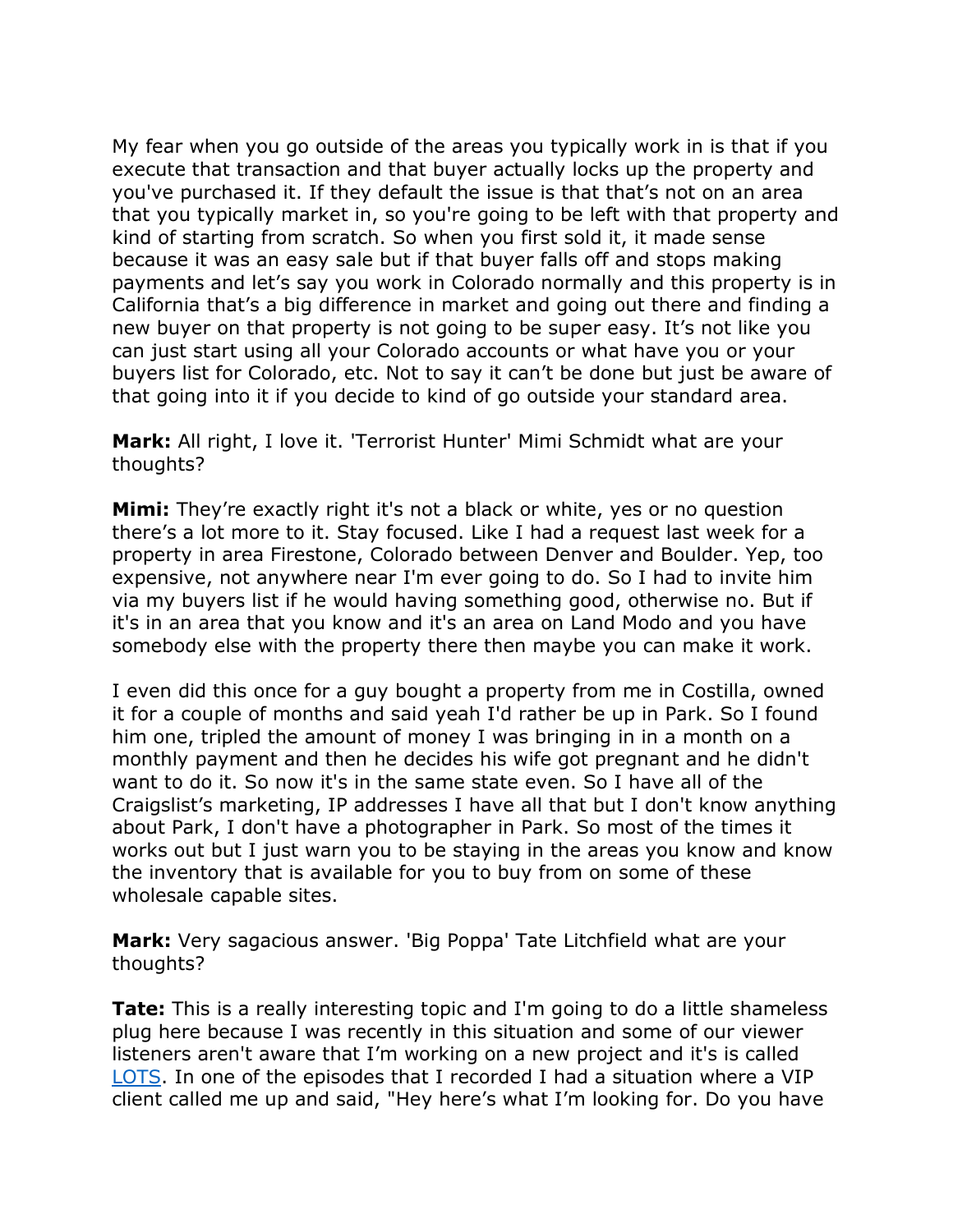any more of that? I didn't and so I went out and I found that property for him. I purchased it kind of at noon at that same day; he made a down payment for it at 1 o'clock that same day. So in this type of situation I would absolutely bend over backwards to accommodate kind of a VIP client or somebody that I know is serious.

Again, if it's a property in a location where it can be a good location but, you know, it just might not speak to me I'm not to go out of my way to find it. I'd rather pass on that lead onto a friend and say hey Scott I don't have what this guy wants. I know you're the man for this area. You owe me dinner kind of thing. I'd rather do that and I have had plenty of people pass me leads that resulted in sales and that's just kind of being a good friend, taking care of those that you respect. So that's what I would say I most often do but there's a place and I'll leave it up to Scott. There's the place where I go and I treat it as my personal inventory anytime I need anything I can guarantee find it on Land Modo. So that's what I would do.

**Mark:** I like it. I like it Scott Todd... By the way LOTS stands for *[Looking](https://www.thelandgeek.com/lots/)  [Over Tate's Shoulder](https://www.thelandgeek.com/lots/)* and we're all excited about that sort of geek flicks show to come out LOTS. Scott Todd tell us your story.

**Scott:** All right so here is the story. We had a guy that we've talking to for a while, he's never bought from me and that one piece gives me a little bit of heartburn. But we've been talking to him for a while and what he wanted was he wanted a 15 acre property in this area where I have other land, but I didn't have 15 acres. I mean like I do have 15 acres but not altogether and he wanted altogether. So we've been trying to work a deal with him and he just wanted 15 or more.

He wanted larger properties and in our conversations with him we basically said well how much money are looking to put down, and he's like well I will put down half of the purchase price and we're like wow okay half of the purchase price that is a pretty reasonable deal, that's a pretty solid buy right there. So what happened was we actually found one of these properties, one of these 15 acres on Land Modo. So we went out and we basically secured the land, made sure that it was available and it was actually being wholesaled on there. The wholesale price I think is a little bit higher than what I normally like because I normally like to be able to double my money. But the asking price was probably about \$900 higher. I think we tried to negotiate and it didn't happen but we're like okay let's just go ahead and look at this deal.

So we ended up buying this 15 acre property for \$9900 and we sold it for 17,900 which happen to be the exact same asking price as the person we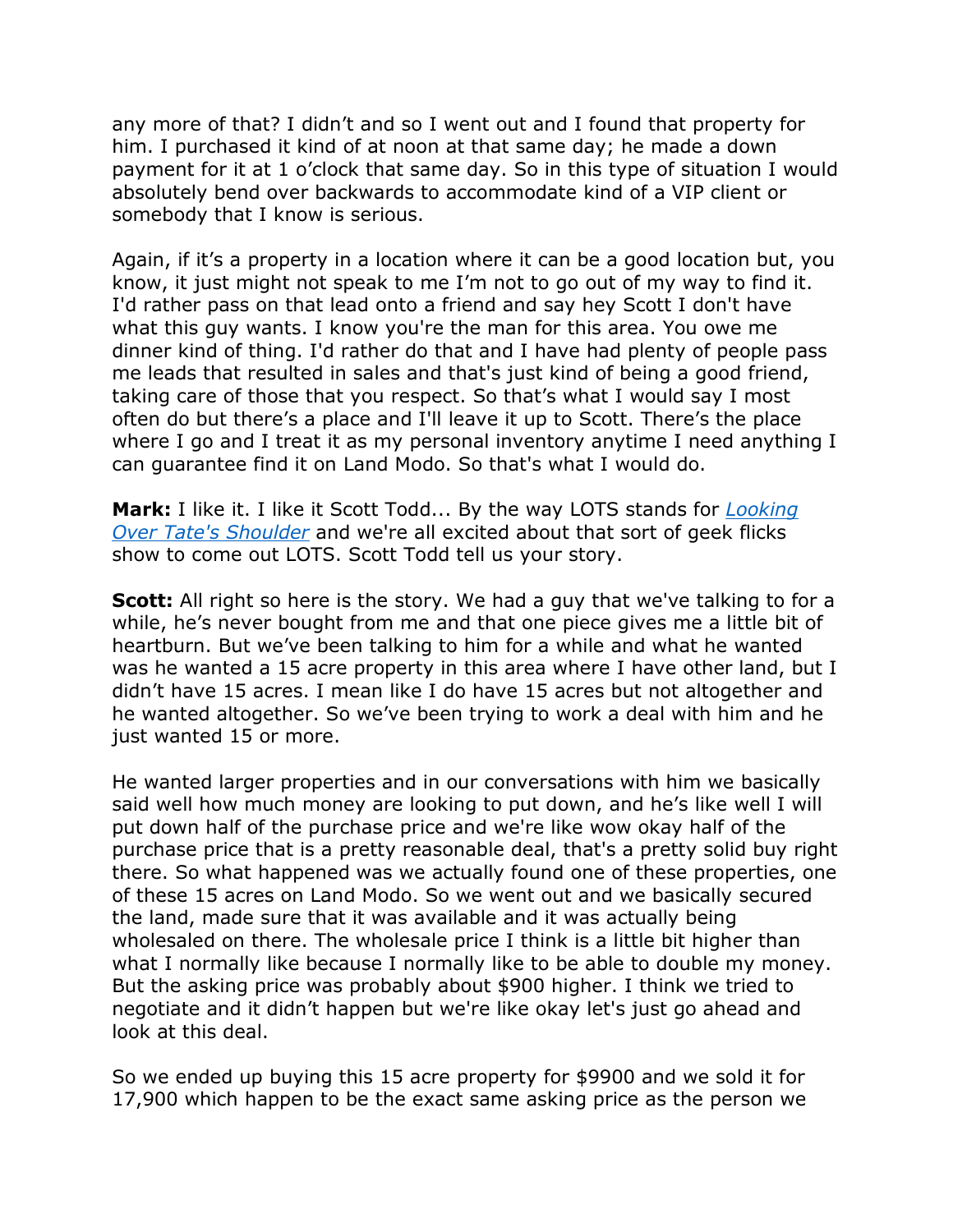bought it from that's what they were looking to sell it for as well. So essentially by doing that we were able to turn around and match one of our buyers and again we had been talking to this guy for like over a year and we could never kind of connect with them. So basically, we ended up buying that property wholesale and getting the \$8900 wholesale price if you will and then we turned around and sold it. So we're going to get I think like \$100 a month for the next 120 months, 10 years. \$120 a month for 120 months works out to be a 149% yield on our investment. Not bad, right?

But I think it brings up the point that and there's been a lot of good conversations one and I hear this from people sometimes like well should I chase the deal and it's so easy to kind of really want to make a deal that you start to chase it all over the country and as it's been pointed out then you end up with a property that you really don't want to own after they default and you have to assume that every deal that you enter into is going to default. There's no guaranteed deal that it won't default unless it's a cash deal and then it's probably not going to default. But any terms deal that you have is probably likely to default, you should treat it like it is. So if you're crisscrossing the country looking for available land well I think you're making a fatal flaw because you're going to end up with a bunch of stuff that you may not be able to sell. And as Mimi said like it could be somewhere that it could even be in the same state but it is not where you do business and then it's like men it's trying to start up the whole machine all over again.

**Mark:** Right. So just to recap the algorithm then is chase a deal for a potential buyer only if it's an area that you are comfortable working or you're currently working and in that worst case, you would still want own the property.

#### **Scott:** Yeah.

**Mark:** Did I miss something in that?

**Scott:** No, you got it.

#### **Mark:** Okay.

**Scott:** Because you've got to believe man like every terms deal you sell you have to assume it's going to default at some point in time. So then what is your strategy, what is your plan B and if your Plan B is like oh I never thought that they would default well you have a bad plan from the get go.

**Tate:** Okay Scott. Question on that deal are you guys offering 90-day moneyback guarantee on that still?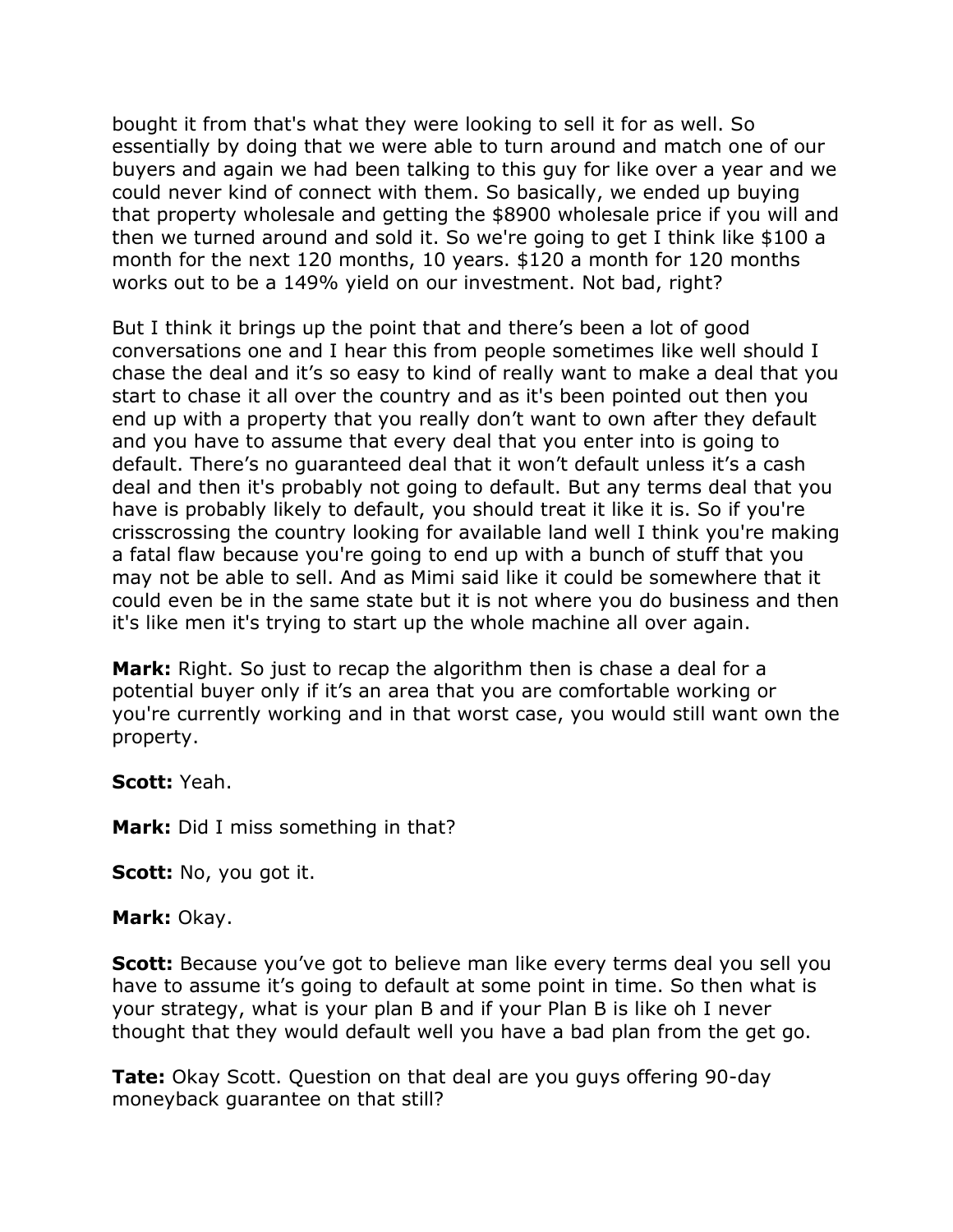**Scott:** We are. That's the thing that gives me a little bit of heartburn here. So like before you enter a deal like that you need to be confident like one you are going to be able resell the property even if you took it back and I think it was Aaron that said like even if I do like a wash on it will I still be okay? Well, I'll still be okay but it's in an area that I know that I'll be able to sell into in the future. But you've got to be able to write that check to come time to do it.

**Tate:** I was going to say that I would do this deal all day long, but I would probably keep his down payment, kind of in reserve in case and on that 89th day he came to me and said hey it's not working out. I need to break up with. I want my money back. I would keep that money just on the sidelines, but on the 90th day boom I'm going to town, it's getting redeployed.

**Scott:** Yeah. I don't' think you want to... What's the line in Top Gun 'Don't write checks your body can't cash." like don't put yourself in a spot you're like oh boy that's the end of it don't do that, don't do that.

**Tate:** No. Did you get a doc fee?

**Scott:** We did get a doc fee.

**Tate:** Of course you got a doc fee.

**Scott:** Did I get a doc fee, come on man.

**Tate:** I'm not surprised.

**Scott:** Do you think we're newbies around here?

**Tate:** No, I'm just saying that boost you up a little bit even better. So I mean at this point I would have done that deal no doubt.

## **[Scratch]**

**Scott Todd:** So listen I think we have a cool topic for today. A few weeks ago we talked about kind of some case studies. We had a Round Table on some case studies some of like our last deals and we wanted to reverse the table a little bit today and we wanted to really share with you guys our biggest mistakes if you will. Because look the reality is that we're all going to make mistakes and sometimes people make mistakes and you're going to mistakes too if you are doing any type of real estate. The cool thing that I have found is that in the mistakes that I've made they have all been fixable.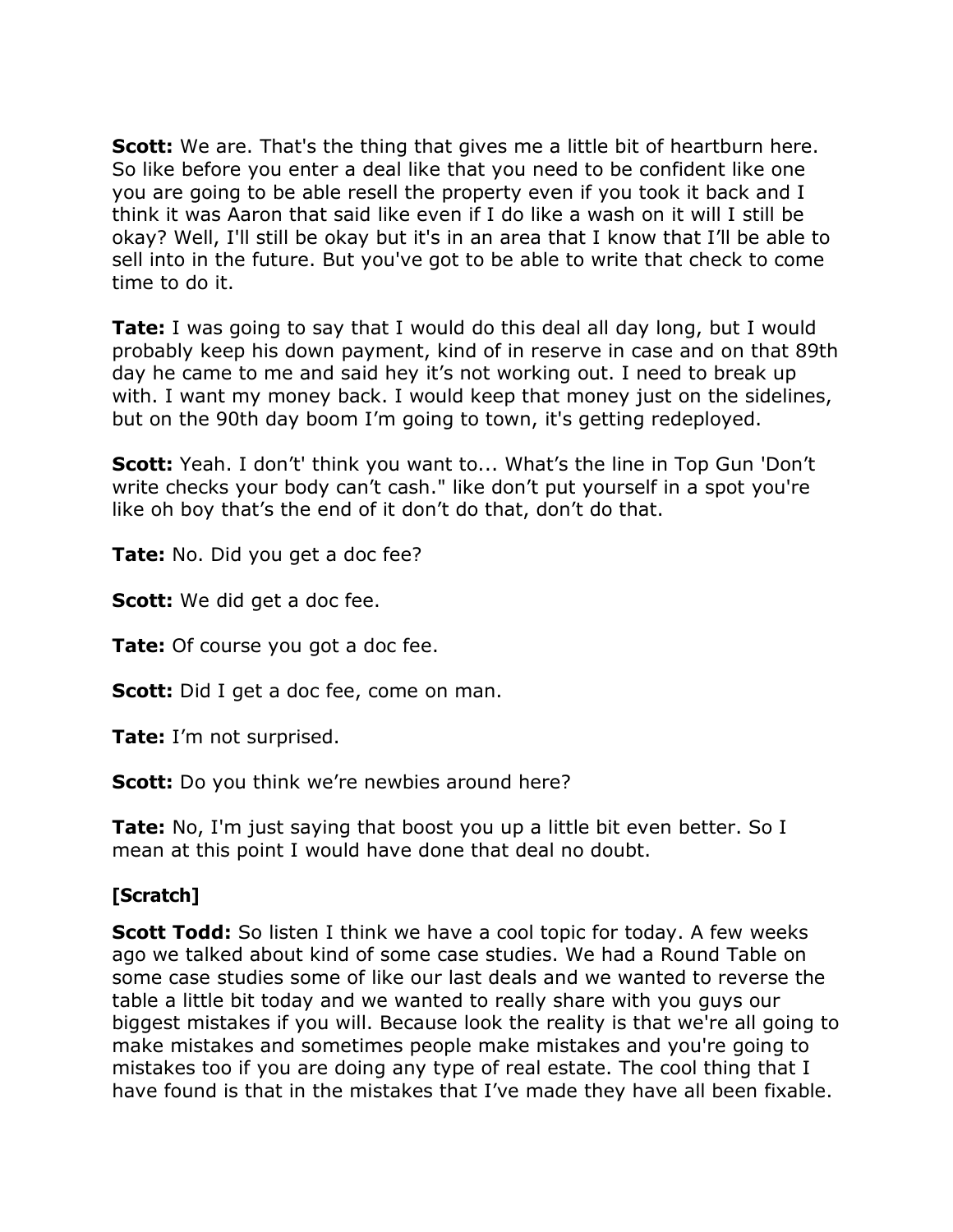Now maybe for you guys it's not that way but let's see. Let's just go around and let's just fast go to Scott Bossman. Scott biggest mistake man. I'm sure you've made one, what is it?

**Scott Bossman:** I've made a lot of mistakes all. The biggest is I did a deal it actually... That was probably a year and half ago now. I bought two properties from a guy and one of the properties as joint tenants with his deceased wife and one of the properties was tenants in common with his deceased wife and I got a little bit lost in the shuffle and purchased both the properties. One with the joint tenant's property I was able to purchase with the death certificate of his wife but the other property I then became ownership with his deceased wife because he technically should have gone through probate before I purchased that property. So that was a couple of hundred dollars mistakes that was a big pain but I was able to find a resource to help me address it and utilized a paralegal who kind of helped me wade through the waters if you will to get this deal fixed. So that was one of my biggest mistakes that caused a lot of frustration and hassles.

**Scott Todd:** [silent]

**Scott Bossman:** Oh, I can't hear you.

**Scott Todd:** Sorry. So it was fixable it just cost you a few hundred dollars.

**Scott Bossman:** Right.

**Scott Todd:** Okay, all right well that's not too bad. At least you got it fixed and you know resolved and you moved forward and still profitable in that deal, right?

## **Scott Bossman:** Yes exactly.

**Scott Todd:** Yeah, that's pretty cool. All right Bear Land. Bear Land biggest mistake man what is it?

**Aaron:** I may have talked about this one before but I bought a property that was like the letter telling the landowner that the taxes or that the property was going up for tax sale went to the person I bought it from at about the same time that I bought the property. So I wasn't aware of it and I didn't have a good handle on the amount of time in that particular area that property could have back taxes before it was going to go to sale. So I bought the property, marketed it, sold it and got a letter from a gentleman who said, "Hey I just want to let you know I own this property now because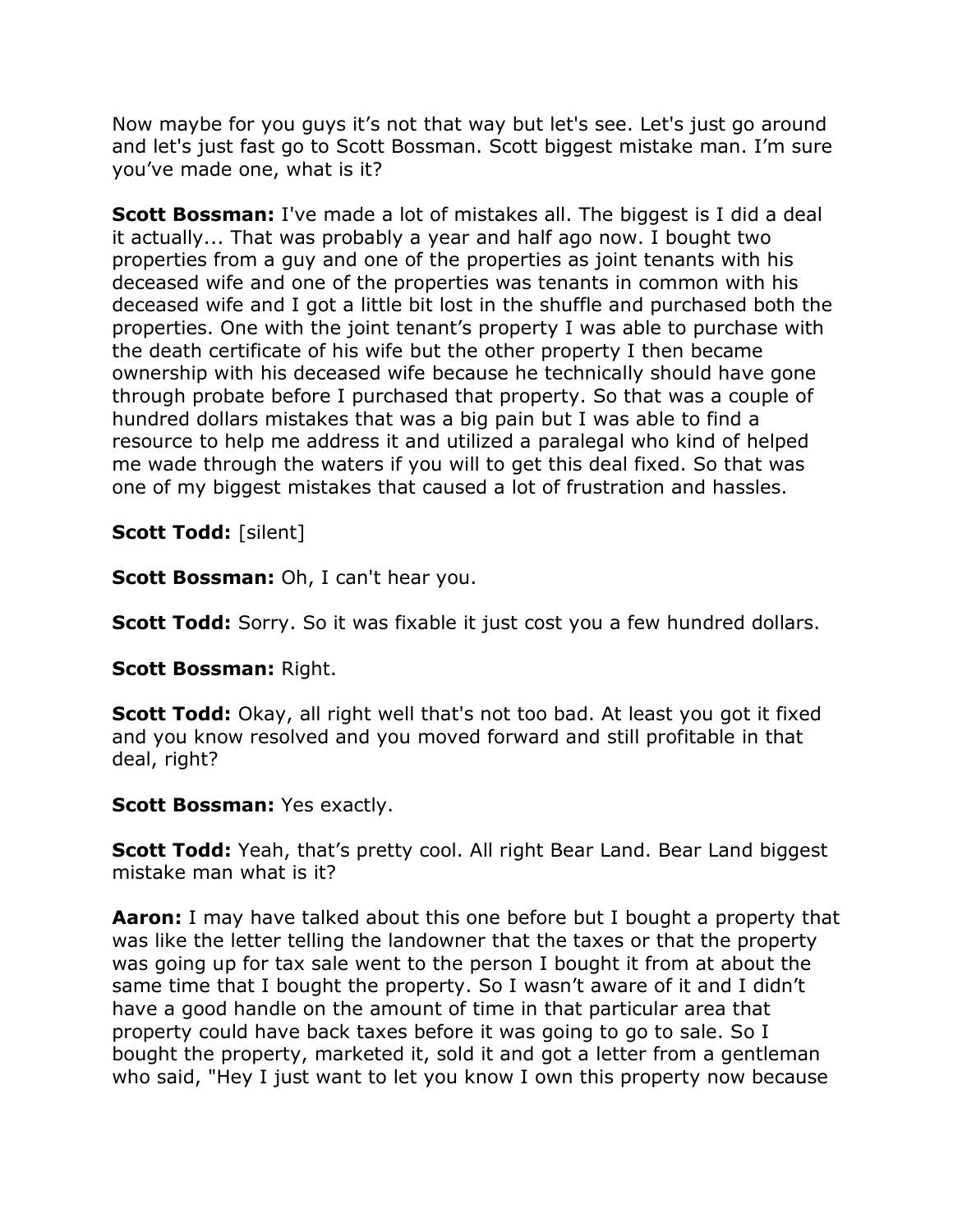I redeemed the tax certificates on it." So all of a sudden now I've got a customer paying a note on a property that I don't own.

So I got a hold of the guy and we had a nice conversation and you know luckily he was somebody that was willing to work with me. I wouldn't necessarily always be that lucky arm but he sold me back the property for what he had it at just because he was pretty nice guy. So unfortunately, I didn't make a huge profit on that property but I retained the note and they're still a little bit of profit in there. So basically, it became a instead of something I bought you know for a quarter market value it became kind of like I bought a wholesale deal. So it worked out. It was a mistake that could've been a lot worse, I could have had to refund my customer all that he had paid but it did work out. So that was a big one, I learned good lessons from that one.

**Scott Todd:** I think that's the thing too, right? Like I think that we are all scared to make mistakes. Like now one wants to make mistake, it's not fun making mistakes. The reality is that you know like for me the way I always think about this is my investment is so small in these properties. You know my average investment \$1600 that if I made a mistake I'm going to lose \$1600 that's my loss but yet I've never lost one straight out but there is that potential. Like anytime you're doing something there's that potential and like you your scenario that you just did and in a way you kind of lost the land and you were able to recover it. Lucky thing you were able to recover it but then at the same time you learned a very valuable lesson along the way. Like this is something we've got to check on in our due diligence like man how delinquent is this and when are the taxes really coming due.

**Mimi:** Absolutely.

**Scott Todd:** Yeah, that's cool. It's not cool for you but it's cool that you were able to recover. All right let's go to Erik. Erik biggest mistake man?

**Erik:** I don't know. I've got a couple I want to talk about. So the first one I was purchasing bulk properties I think it was probably about a dozen properties from a seller and paid them. They deeded me that group of properties, we recorded it and a couple weeks later got a letter back from the assessor saying these two properties on that deed already have been sold or you know there's a different owner on them. They were sold prior to you making that purchase and in the meantime I'd actually taken a deposit to wholesale one of those. So quickly remedied that and refunded the buyer on the wholesale side and was able to reach out to the seller. This was a seller I had a relationship with so it wasn't a huge deal but it was frustrating more than anything else just kind of in the time part of it and dealing with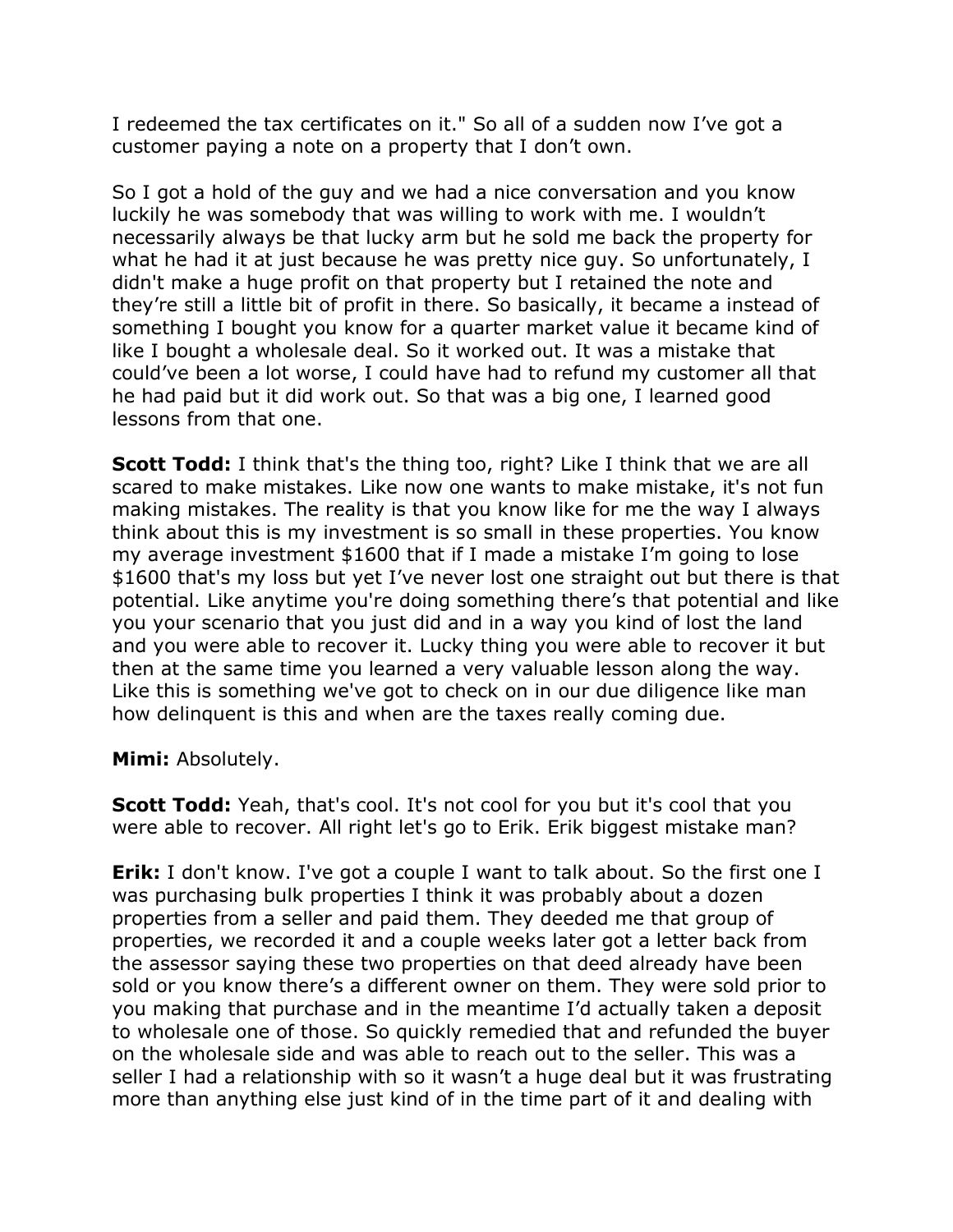getting it all resolved but the seller gave me two other properties instead that were basically equivalent and we worked it out that way. So that's one that comes to mind.

The other one is this once more just kind of around the business as a whole and I often tell my coaching students this when I got started I had a fulltime job and I was doing this on the side and the passive income piece of this business became really important to me. You know I didn't everyone see that number go down I always wanted it to go up and up and because of that I wasn't willing to sell any notes and recoup my capital faster and redeployed it back in the business and that would've been the ideal time to do that. I would be much farther today if I was doing that while I had another job I didn't need that income. You know I had a lot more flexibility though those numbers were great on the passive side you know as they were growing and getting bigger, bigger you know I would've just been now much further along today if I was selling those notes back then and redeploying that capital.

So that's kind of a business strategy type mistake that I think is very hard for a lot of people just getting started to let go of some of that passive income because it feels so great. Most of us don't have that outside of this business so as it starts to accumulate it's hard to let it go but the reality is if you've got full time work outside of this business that's your best time to utilize that strategy.

**Scott Todd:** And you can always, you can always sell your notes at TLFolio.com.

**Erik:** That's right.

**Scott Todd:** See Mark would be proud of me for plugging that in there because he's the expert in that piece. But Erik it's kind of cool that you talk about the selling of notes because I've always said that... and I did the same thing like I wanted that passive income. But while I didn't need the money I went off and sold some of my notes to generate more capital to go buy more properties and I talk about this in Flight School, I talk about it every time I talk about my story. I talk about the fact that I leveraged other people's money and to me the safest way to do that is through selling just a portion of the notes. Sell 12 months of the note payment and move on.

Now the other component to that is to me it's a lot like playing Monopoly when you do that because if you've ever played Monopoly you know that like you go around the board and the goal is to collect as many properties as you can and clearly you can't go out and you can't put a hotel. Just you can't buy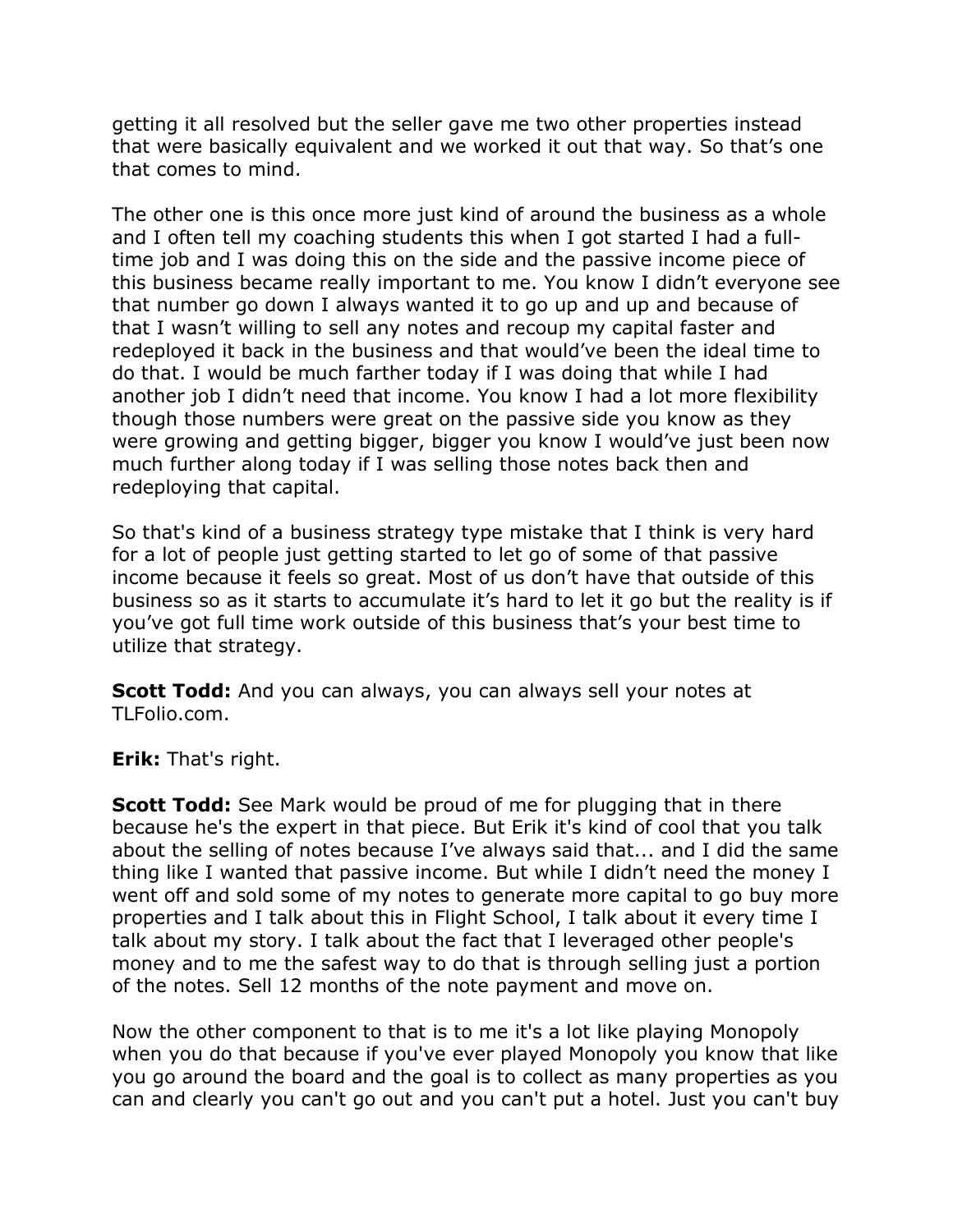the property and then put a hotel on it. Like that's not the way that the rules work but the more of these properties that you can accumulate on your first few times around the board well that's going to set you up for success later on and I looked at this the same way.

It's like if I can pair off some of that passive income that I'm generating today and I wouldn't say pair off all of it like I would say like stick to a 50% maximum of 50%. So if you have 200 a month coming in only sell one of the notes or \$100 of that regular passive income stream because what you want to do is you want to be able to go around in that first few years and gather as many of these properties as you can and then as the first 12 months come along you cycle through it all of a sudden now you've taken someone else's capital and you've went out and deployed it at a much higher rate and you've bought all these other properties and then your passive income is some substantial number higher. It's not necessary 10X but it all depends on how you deploy it but if you deploy someone else's money you're freeing up capital daily to go do it. Just to me it's a no-brainer, but I get it people want to hold onto it and protect it and I would to. So glad you kind of looked into that and found that solution too. It's cool.

**Erik:** Yeah.

**Scott Todd:** Mimi what's your biggest mistake?

**Mimi:** So I talked about it at the last Bootcamp. I had an accepted offer from a guy for like 1175, one thousand one hundred and seventy five and he was a trucker and he was traveling so he let his friend work with me on the transaction. So you know it was to buy the property okay. So I paid him for the property 1175 and then the guy's friend calls me back and goes, "You're a zero short. You owe us like \$11,000 more." They thought or he thought it was \$11,750.

So my stress level went through the roof. I was so stressed out and the trucker and his friend were sending me the meanest, most obnoxious texts and it was really upsetting to me and you know threatening to go to the sheriff and as a woman I was really upset. I would stop reading my texts and I would have my husband kind of scan them for anything that was important like my daughter come pick me up because I was so afraid to look at my phone. So literally I was so afraid I went back the next day, I swapped it back the deed's tax and that he had the property and I called the guy, "You're going to send my money back right?" "Well I'm on a four days trip." Four days later, "Well I spent the money." And I was so stressed out and I knew my husband was going to be so upset with me, but the check did come. It took about 10 days but I don't know how that happened. I think it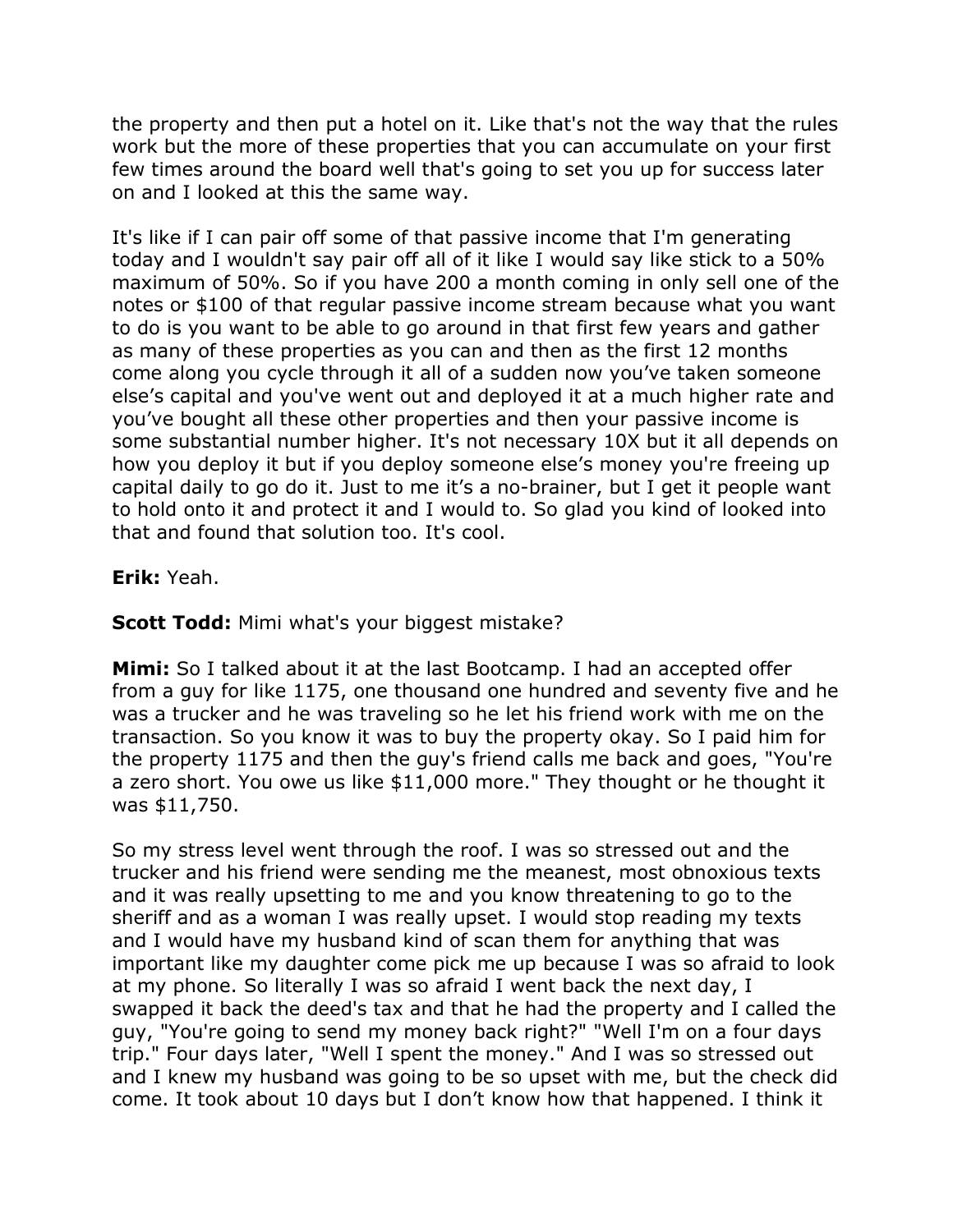was because there was a middleman involved. He'd accepted the offer on the offer letter, the piece of paper but the friend saw how professional I was during the whole time and I didn't get nasty in response to what they were saying to me that he's now looking at buying a really big piece of property from me. So I made a friend and a client in the process just because I kept my cool and remained professional in that whole thing but gosh it was so stressful.

**Scott Todd:** I mean that is a very important part. Like being be able to like remain professional, remain you know honest and transparent about it. If you make a mistake or if there's confusion just give back the money like to me that's the fastest way to build credibility around.

We actually had a guy that bought a property from us back in November and he made his down payment of like \$75 and then he made his first month payment of like a couple of hundred dollars and then he stopped making payments and he was actually delinquent. We called him and we're like, "Hey, what's going on?" And he's like, "Well you're not going to give me the deed on the property and I can't do what I want until after it's paid off." We're like, "That's right." He's like, "Well this isn't going to work." And I'm like, "Well, just payoff the deed or pay 50% you know some substantial amount so I know that you're in." He's like, "No, I'm not going to do that and I want all my money back because you mislead me." And he was after the 90 day return period. You know like the swap period and plus he was delinquent which kind of negates that anyway in my opinion.

He was talking to the sales representative that he dealt with and she's , "I don't want to give him back his money," and I'm like he's going to be an energy vampire. Give him back his money and she's like, "I'm not giving him back his doc fee." I said, "Give him back his money." So she gave him back the money. I'm like it's not worth it. Like to even if it was a cash if you're not going to be fun to work with man get rid of that guy and move on to somebody else because life is too short. So like you said like you could have argued over and said no this is the way that it is. The reality is you did the right thing even though they were wrong and look you'll probably get a big sale out of it. You'll probably make more money than you could off the other one.

## **Mimi:** Yeah.

**Scott Todd:** Maybe awesome. That's a good story. Watch out for those truck drivers to call on Mimi man she's the "Terrorist Hunter" you don't want to mess with Mimi. You should have been like, "Listen do you know who I am?"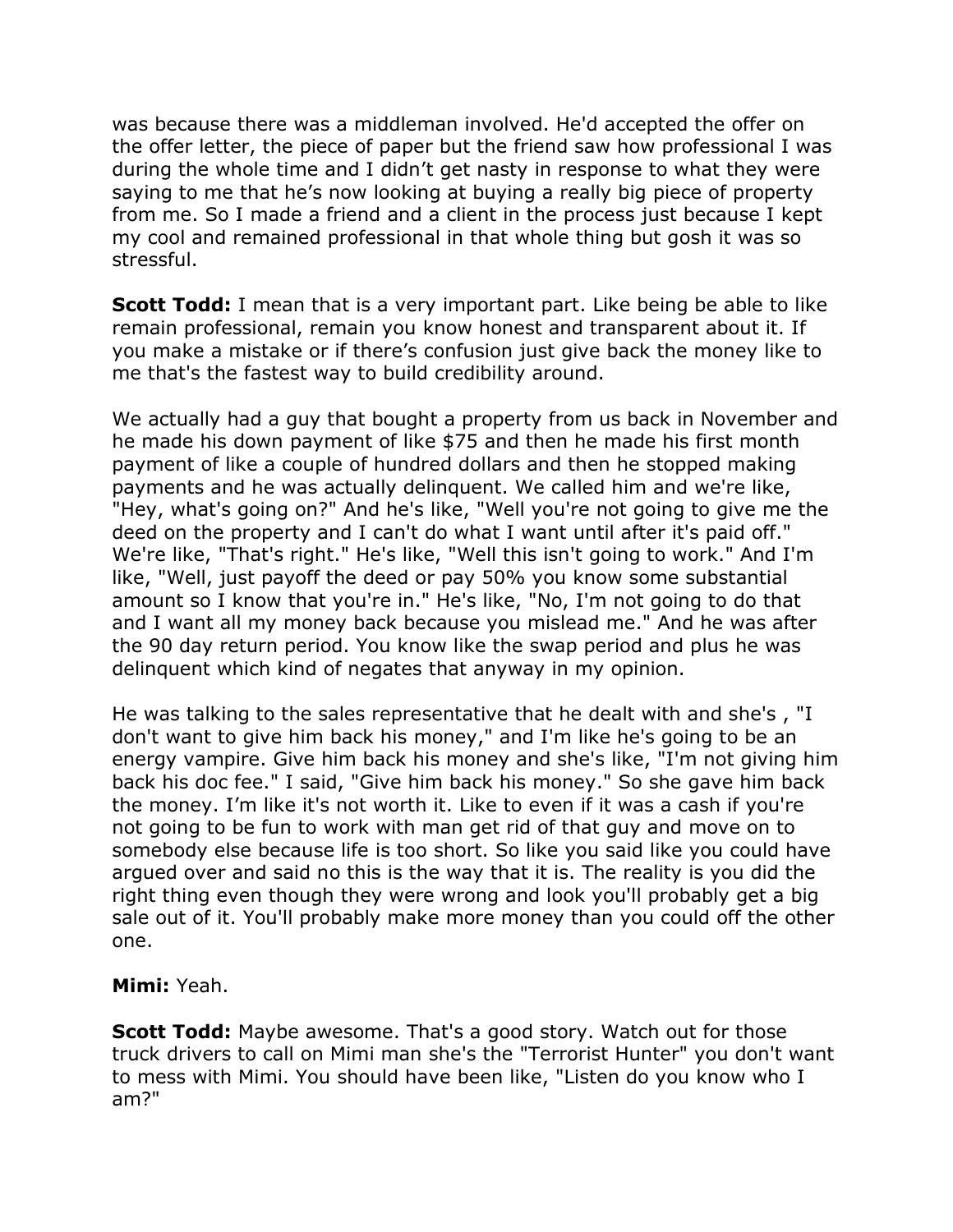**Mimi:** I don't think he realized it.

**Scott Todd:** "You don't know who you're messing with Jack. I'm tracking you right now. Look up you see that drone. Oh no you don't. That's exactly who I am."

**Mimi:** Run, run now.

**Scott Todd:** "You better run and I still can see you."

**Mimi:** I guess I realized make sure I have the money before I file the deed. That was the big lesson in that.

**Scott Todd:** Yeah, good point. All right. Tate the "Big Poppa" man big mistakes what is it?

**Tate:** You know I've made a few good mistakes. One mistake most recently that we made was we double sold a property for cash both times. Or I guess we sold it once on terms and then we sold it for cash and we deeded the property to the second person and we just made a mistake when we entered the APN into LG Pass. So we had the last digit was supposed to be zero and we hit one and so LG Pass didn't alert us that hey this property has already been sold kind of thing.

So I ended up having to go to the person who bought it for cash and I explained the situation and you know he was pretty upset about it. We told listen we're going to make it right we're not only are we going to... We can give you your money back or I've got a similar property in the same area and because we made a huge mistake we're going to give you 10% off of it and he ended up being okay with that and same thing that Mimi just said because we handled that professionally and we just kind of owned up to it and said listen this is our bad, there's no excuses. We simply messed up. He was very understanding in the long run. I mean we did have a few heated text messages exchanged but for the most part he kind of cooled off and realized that mistakes happen. We weren't trying to keep his money, we were trying to give him his money back actually and he really wanted land on that area. So we were able to move him onto something else. That's a mistake that's happened once or twice now.

But one of my biggest mistakes ever was when I first got started I found this honey hole where I could buy lots for like \$100-\$150 apiece and I could sell them for cash for like \$4500 and I did like five or six of these deals. One of my biggest mistake or regrets is I ended up wholeselling like 20 lots in that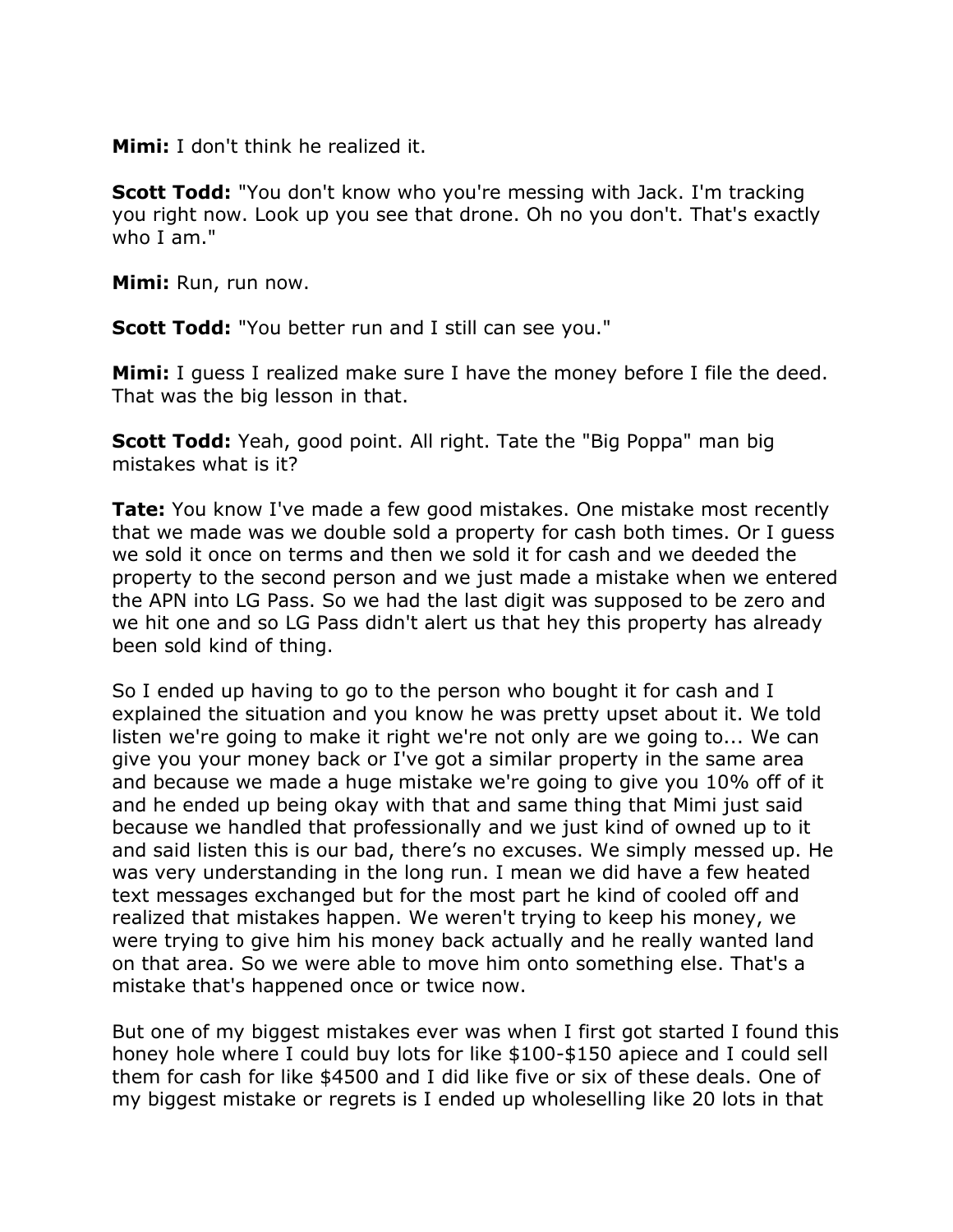area to a guy for \$1000 apiece and because he bought for \$1000 he took them to the marketplace and ended up selling them for like \$2500 cash and just destroyed the market there. I regret doing that so much because I was sitting on 20 properties but I got distracted by like the quick money and let them go for something that I shouldn't have done. Now I was happy at the time I made \$800 and everything was great and then I went out and used that money and bought more land in that area, tried marketing them at 4500 and because he sold all of those for so cheap people weren't willing to pay that anymore. So that was one of my biggest mistakes.

**Scott Todd:** All right so that makes me wonder like get on my soapbox here, right?

**Tate:** I know. I'm sure you do. I'm sure you've got a good lecture here in there for me.

**Scott Todd:** Not just you but like for everybody like here is the thing. Like I know I even talk about this in Flight School and people are like eeh whatever and I know you guys are going to agree with me because I don't think that I've ever seen anybody on this call do this. But there the funny thing is that one you know like when you find, kind of this little spot it doesn't mean that you know like you have to always keep it yourself. But there is this thing about you know like I grew up in like a corporate America kind of a deal, it's company confidential. Like there are certain things you don't talk about fight club is one of them.

You don't talk about company secrets because it gives you the competitive advantage. There are little things that you always need to be doing to try keep your competitive advantage. Here's what I love, I don't love it but here's what my pet peeve is man I see these groups on Facebook that are like the Lots Are Hot and Vacant Land groups that people love to post their ads on yet nobody ever responds to them and I think I swear these groups are set up by other land investors to see where other land investors are investing.

**Tate:** They are.

**Scott Todd:** Why are you wasting your time posting there?

**Mimi:** I completely agree.

**Scott Todd:** I mean does anybody disagree with me? Like you guys have any success with that?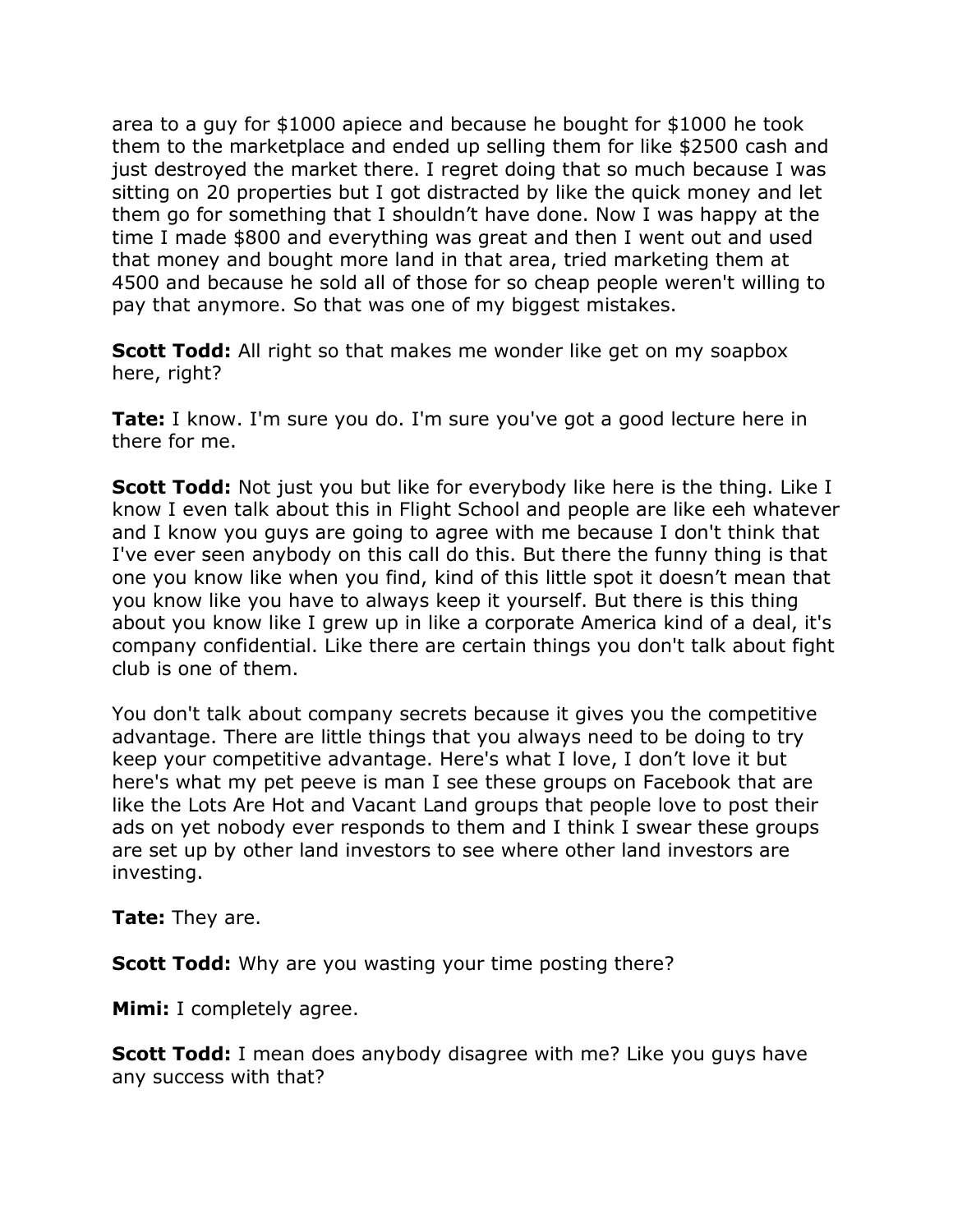**Mimi:** I'll look, I'll look in the feeds to see if anyone's responding and I never really see any responses.

**Scott Todd:** Nobody. They are like hey I'm going to post here. You're posting to other land investors which is cool but now I know where you are. That's one of things I don't like about Facebook man like let's just all share.

**Tate:** It's like thanks for giving me an inside look at your inventory, right?

**Scott Todd:** I mean I guess you could argue that kind of Land Modo does the same thing but I don't know. I guess it doesn't matter right. I don't know, it depends.

**Tate:** It matters to you...

**Scott Todd:** But look to me if you're going to post on Facebook do what Mimi teaches which is go to the market or go to the buy-sell groups, the local buy-sell groups. These things that are like Lots Are Hot and Everybody Loves Land nobody loves land except for you and me that's it and even then I'm not sure that we love land. Like we love the income stream that it produces but the land to me is like nah, okay cool. All right, I get off my soapbox now.

I will talk about a mistake that we just recently made and this is one that was... look we've made mistakes along. I've done the Scott Bossman mistake where you buy and it's tenancy in common or something else. I've probably made all these mistakes too, I don't know. Somewhere along the way you can always make them better but this one that we just did absolutely killed me, here it is. We went out, we bought a property and it was held joint tenancy with rights of survivorship cool right. The husband's deceased, no problem. Give us the death certificate, they did. So we bought this thing, we presented the death certificate to the count they record it, all is good. We sold the property for cash.

The problem is that on the death certificate where it says marital status it marked that he was divorced, not married. Therefore, because that death certificate was marked divorced the joint tenancy with rights of survivorship which doesn't really make sense to me because it should transfer. The joint tenancy with rights of survivorship split and the fact is that they're telling us now we have to go through probate to clear that of. So we're fighting with the County right now to kind of get that resolved because joint tenancy with rights of survivorship is joint tenancy with rights of survivorship period end of story. In our opinion it doesn't matter if they are divorced or not they still have the right to it. So that's what we're working on and that's kind of my